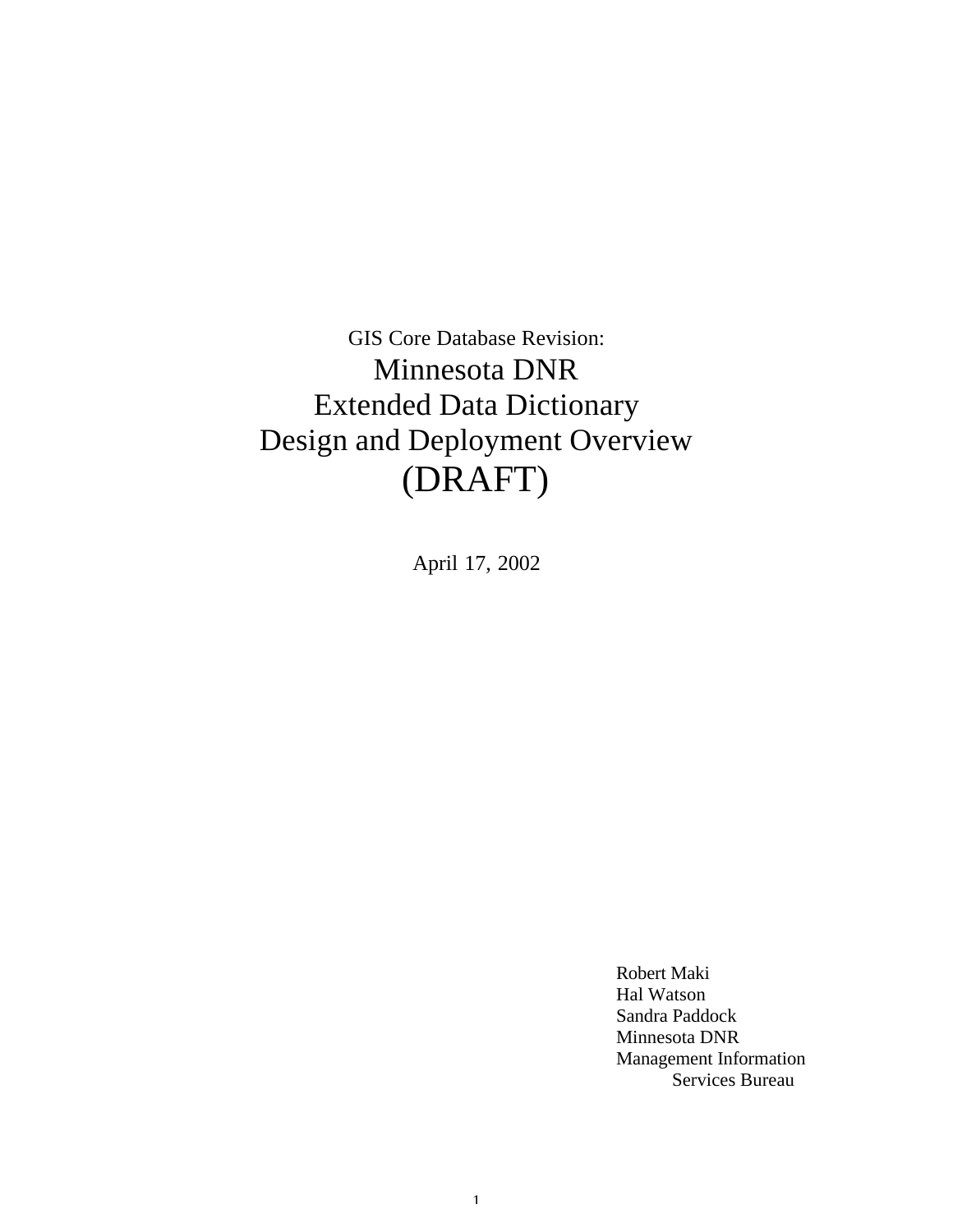Minnesota DNR Extended Data Dictionary Design and Deployment Overview

#### 1.0 Overview

The Minnesota Department of Natural Resources (DNR) Extended Data Dictionary (EDD) is an Oracle database that serves as metadata registry describing a wide variety of spatial and nonspatial data resources. The EDD serves a variety of purposes within the DNR GIS enterprise environment, including: 1) a repository of corporate knowledge of specific data resources, promoting the long-term value of department data investments, 2) an explicit description of information resource content, to facilitate informed data application, 3) centralized coordination of physical data format and access method information to instruct corporate business applications, and 4) distribution and access control of data resources to data centers throughout the DNR wide area network (WAN).

| <b>Section</b> | <b>Section Name</b>           | <b>Section Description</b>                     |
|----------------|-------------------------------|------------------------------------------------|
| <b>Number</b>  |                               |                                                |
|                | Overview                      | <b>EDD</b> Purpose                             |
| $\overline{2}$ | Background                    | Circumstances leading up to EDD development    |
|                |                               | and deployment                                 |
| 3              | Design Overview               | Overview of general design considerations,     |
|                |                               | strategies, and rationale                      |
| $\overline{4}$ | <b>Logical Model Sections</b> | Detailed discussion of various portions of the |
|                |                               | EDD data model. Collections of entities that   |
|                |                               | function together to meet a business need      |
|                | <b>Future directions</b>      | Anticipated changes and enhancements to the    |
|                |                               | database                                       |

This document consists of the following sections: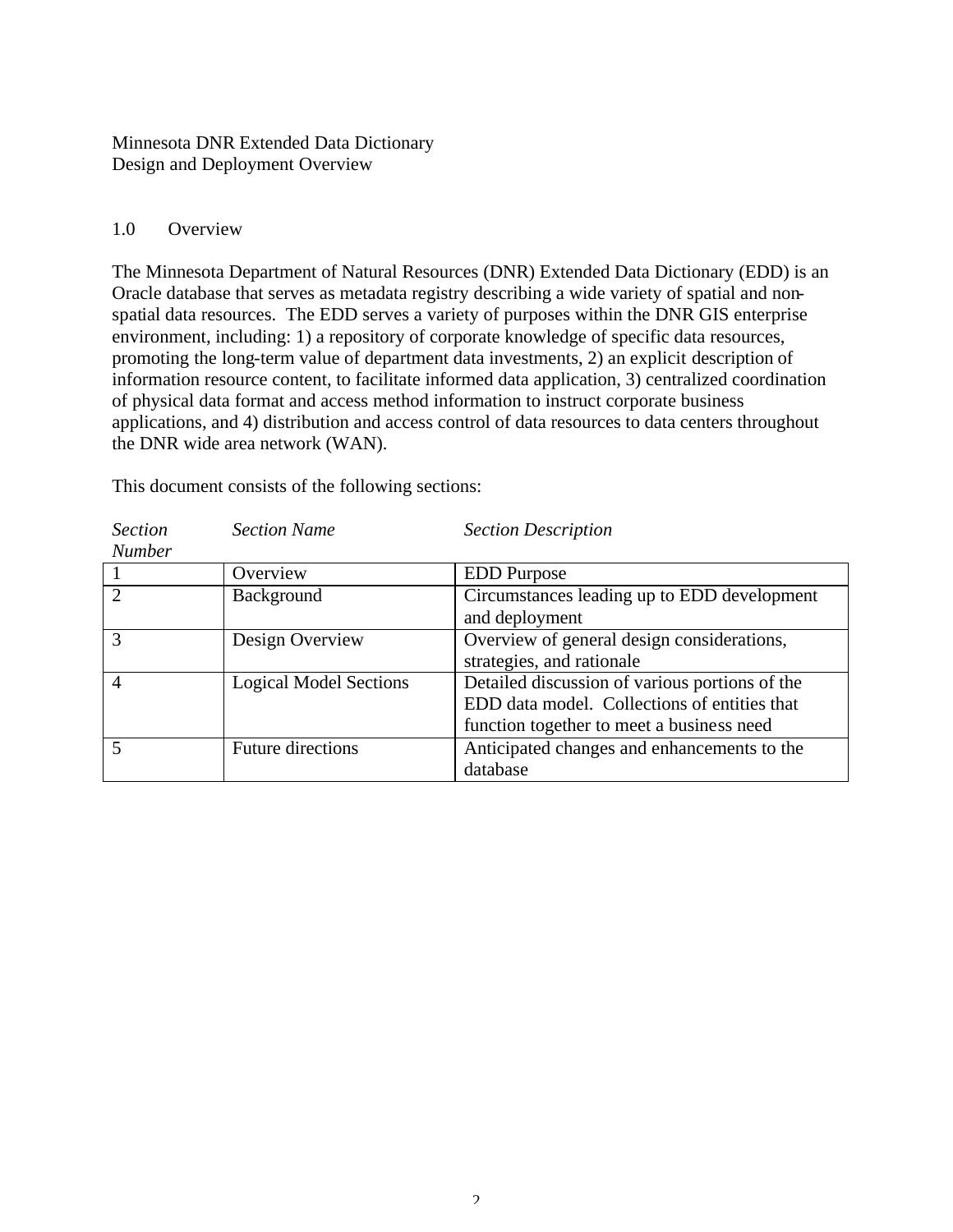#### 2.0 Background

The Minnesota DNR has maintained descriptive narratives and code definitions for their GIS data resources since the mid-1990s. These data were managed in desktop database form with customized programs written to export the data into a variety of documentation types to support on-line metadata publication and indexing for participation in national and state spatial clearinghouse search engines (FGDC-SDI, Minnesota Geogateway). Through time, this documentation environment became inefficient. The existing database design was ill-suited to handle descriptions of data products that were closely related to other data products (resulting from generalization, aggregation, thematic subset, or format conversion). These so-called "derived products" tended to be incompletely described and difficult to maintain within the existing database schema. Maintenance also posed challenges since the narrative documentation had multiple contributors, some of whom existed in regional offices with moderate to poor network connectivity (in terms of bandwidth). Other challenges were presenting themselves at the same time. Base level GIS software was changing, with new data types becoming available. Internet-based GIS applications were calling for new types of data sources. Distribution of data resources to both networked and non-networked sites was cumbersome and inefficient. In general, the existing GIS infrastructure was due for an overhaul.<sup>1</sup>

During the EDD data modeling effort a variety of existing concepts were considered (e.g. Marble, 1991) as were other metadata design registry efforts. A fragment of the ISO11179 (Metadata Registry) data model was adopted to handle data descriptions below the table level as well as provide a framework for integration with a conceptual data element registry component. Descriptive narrative elements were reviewed to ensure compliance with FGDC Content standards, Minnesota Geographic Metadata Guidelines, and Dublin Core standards as exported document types.

Originally conceived as a repository for storing metadata narratives, the development team soon realized the database's potential for serving in a more active role. Provisions were made for the database to inform applications that access, manipulate, and transfer data. These included elements for data location, access/authentication, format, administrative affiliation, feature class content, and time parameters for scheduled maintenance events.

EDD deployment progressed amidst a variety of related system design and development activities, including the development of a system-level application that conducts intelligent replication-update of fileserver-based data through the wide area network that relies on the  $EDD<sup>2</sup>$ 

The EDD became operational in September of 2001, being deployed on a Sun Microsystems 250 server, running Solaris 7.X, in Oracle 8.1.X.

 1 Minnesota DNR, Management Information Services Bureau, "Revised Core Database General Architecture Design", March 2000; Minnesota DNR, Management Information Services Bureau, "GIS Core Database Architecture Revision", 1999.

 $2$  The data distribution-replication system is described in: Minnesota DNR, Management Information Services Bureau, "Update Data Resource Site Application Administrator's Guide (Version 2.0)," 2002. EDD-Administrator interactions related to data distribution are handled through a Visual Basic application described in Minnesota DNR, Management Information Services Bureau, "Data Resource Site Administration Tool User's Guide," 2001.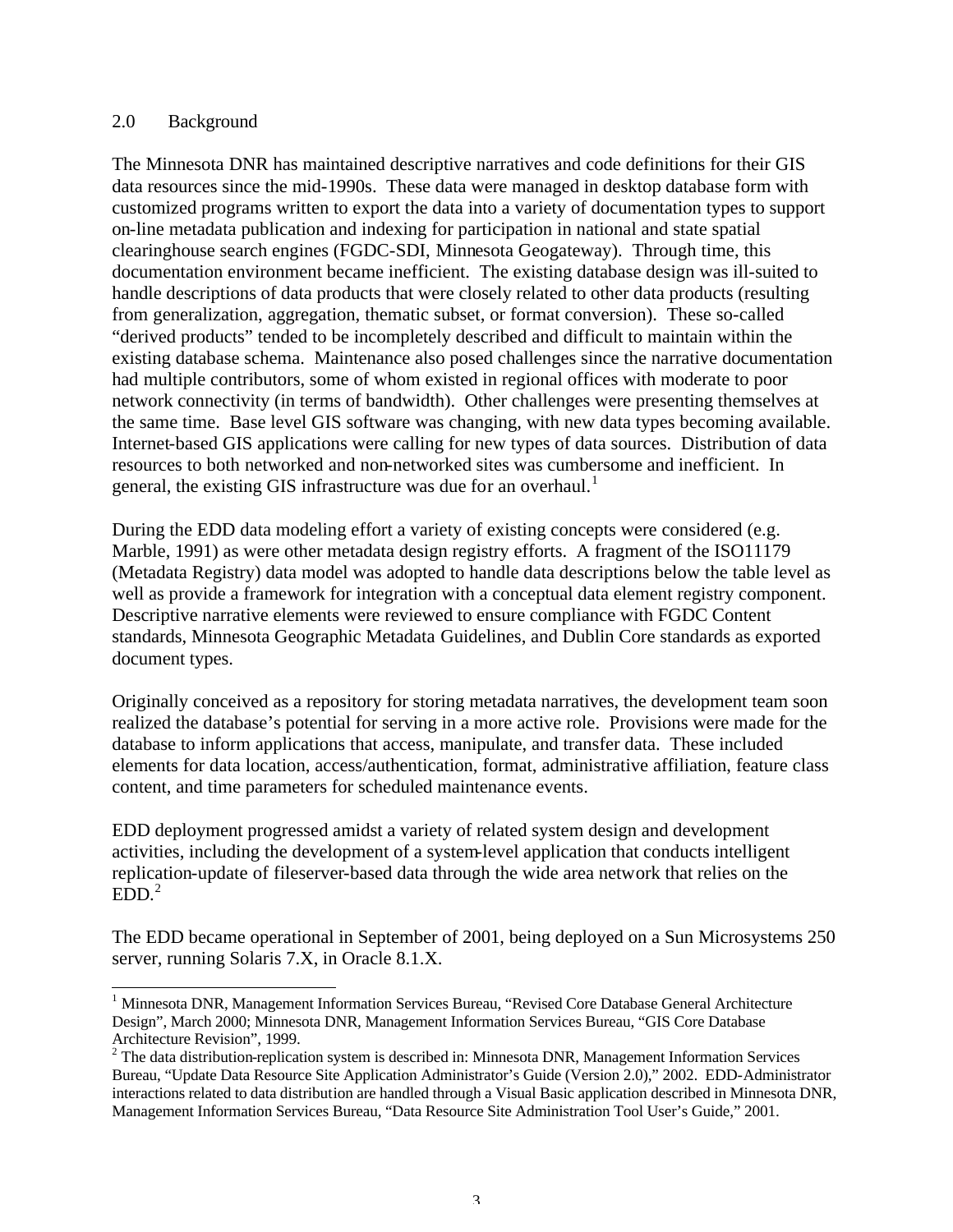## 3.0 Design Overview

The Extended Data Dictionary was guided by several design principles, including:

- 1. Should follow a normalized approach, minimizing information redundancy.
- 2. Should hold a complete description of data at multiple levels of abstraction from a broad "dataset" perspective (translated as "layer" in GIS lingo) to specific code value meanings.
- 3. Must include provisions for storing non-spatial data.
- 4. Appropriate and applicable metadata documents (Dublin Core, FGDC CSDGM, MGMG) need to be generated from the database.
- 5. Must be accessible from a variety of client operating system and development environments.
- 6. Must allow for selective access through DNR administrative group authentication.
- 7. Must support active systems for spatial product creation and data distribution.
- 8. Must minimize dependencies on vendor specific technologies (e.g. base level GIS management or application software).

## 4.0 Logical Model Sections

The Extended Data Dictionary includes logical entities that can be roughly viewed as having membership in four overlapping groups: 1) Descriptive narrative support, 2) Element content definition, 3) Data distribution support, and 4) Product generation. These are described in separate subsections below. The complete EDD data model with column listings is provided in Appendix A and would likely be a useful reference when reviewing the contents of this section.

4.1 Descriptive Narrative Support

The Descriptive Narrative Support section is the most complex section of the database. A simplified data model of entities involved in the Descriptive Narrative Support group function is provided in Figure 1. This is the portion that stores standard metadata element information. The complexity of the section follows the definition of two separate types of GIS data layer types: 1) Core, and 2) Derived Product (DP). Core data are optimized for maintenance while DP's are optimized for user application. The department strategy is to collapse the "Core" business data of the department to a succinct set of geography and associated attributes, minimizing redundant cartographic features, and normalizing attribute tables. DP's are generated from Core data and feature planned cartographic redundancy and preferred user data formats. They are also rich in long name descriptions that would normally be excluded from Core attribute tables. DP's are created on an as-needed basis, and may exhibit significantly overlapping content. In concept, DP's are stored and accessed within a "data mart" paradigm.

From a modeling perspective, some DP properties are inherited directly from Core sources (e.g. positional accuracy), while others are unique to the derived product (e.g. Long Name, Entity Overview), while still others exhibit properties of both (e.g. Lineage). One of the principle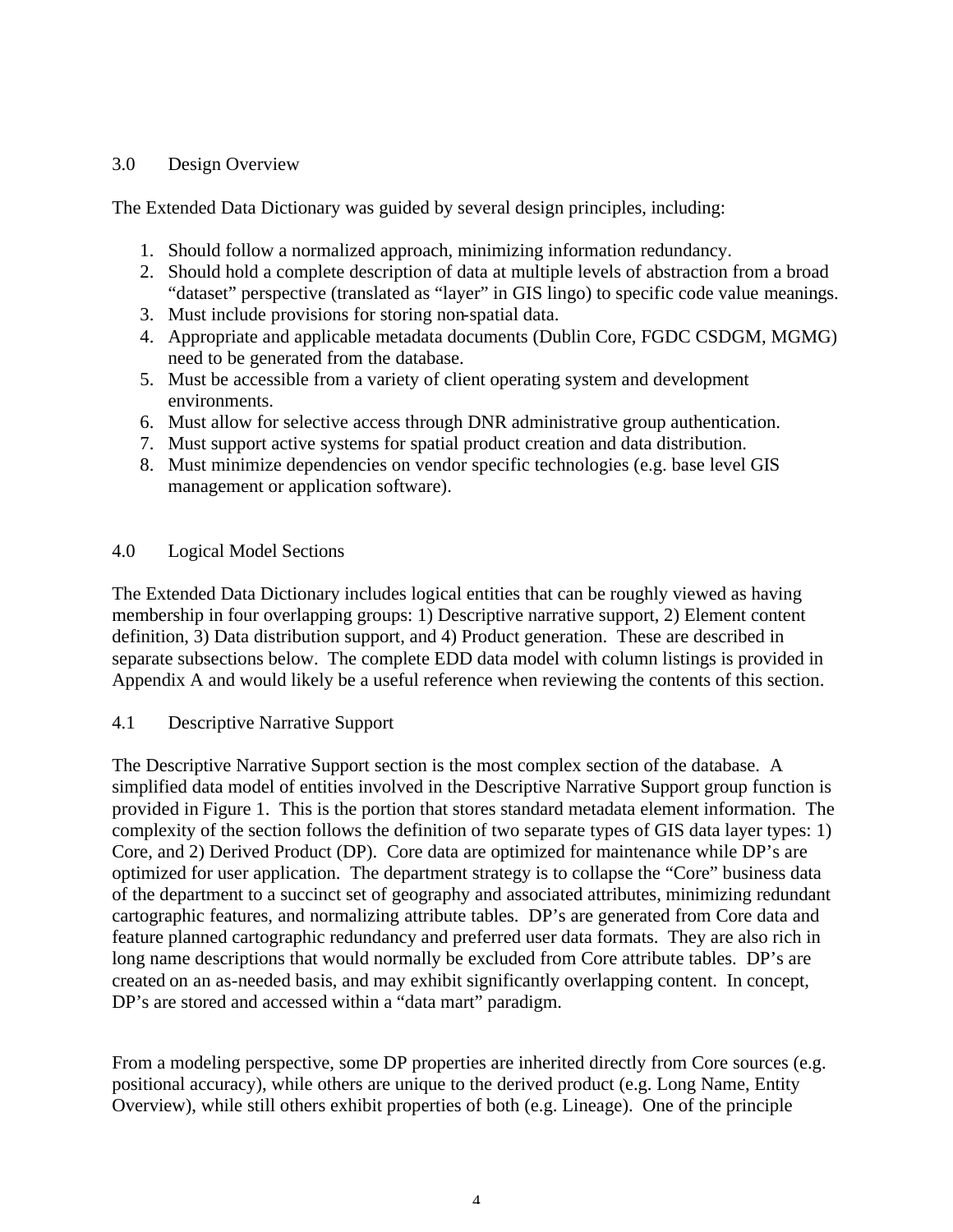challenges in designing the data model was to allocate data properties to their proper home while minimizing redundancy in content. Descriptive DP metadata reports could then be constructed that draw upon elements from a combination of sources. The resulting data structures were largely effective in meeting these objectives, although some deficiencies remain.

The primary entities in this model fragment are: CORE\_LAYER, CORE\_PARENT\_CART, METAPRODUCT, DERIVED PRODUCT, and TABLE REG. These hold the principle identifying characterizations; essentially, Sections One and Two of the FGDC content standard. CORE\_LAYER and DERIVED\_PRODUCT have some common elements. Each delegates many narrative elements to the METAPRODUCT table, the records of which could be shared between CORE\_LAYER and DERIVED\_PRODUCT if a core product and a DP are essentially the same at a gross level of description. A clear distinction between CORE\_LAYER and DERIVED\_PRODUCT relates to feature class handling. DP's are by definition single feature class layers, while Core layers can support multiple feature classes. CORE\_PARENT\_CART is the intersection table between CORE\_LAYER and FEATURE\_CLASS, and contains one portion of the layer lineage information, on the premise that individual cartographies have separate processing histories. This "base-level cartography" information provides one part of the DP lineage report, where DP feature classes inherit properties from their Core sources. The TABLE REG entity is essentially a table registry that stores the identity of the tables that are explicitly associated with core layers and DP's. Attribute accuracy and lineages are stored here, in this case, contributing to both core layer and DP metadata reports. An entity associated primarily with the product generation subsystem, CREATION\_PROCESS, holds a description of the processes that were used to create a DP from the core sources and tables, which is the final component of DP lineage report narratives.

A constellation of tables exists around METAPRODUCT and each of the layer registry tables. These include spatial reference information, structures for handling contact information, product type (physical format), distribution notes, and metadata version references. An intersection table (DER\_PROD\_CORE\_LAYER) forms the relationship between CORE\_LAYER and DERIVED PRODUCT. Another intersection table (DER\_PROD\_TABLE\_REG) forms the relationship between DERIVED\_PRODUCT and TABLE\_REG. This entity includes a column that defines the relationship type: either a DP source, or an attribute table associated explicitly with a DP. A DP may be derived from multiple Core and Tabular sources. All data types (Core, DP, and Table) have relationships to DATABASE\_SRC, a table that holds the information necessary to access the data.

This portion of the database is expressed most commonly in Java Server Pages (JSP) reports to internal GIS users. It is maintained by a server-side Java application that manages the full range of content and relationships described here.<sup>3</sup>

 $\overline{a}$ 

<sup>&</sup>lt;sup>3</sup> Minnesota DNR, Management Information Services Bureau, "Extended Data Dictionary Application Functional Requirements", May 2001.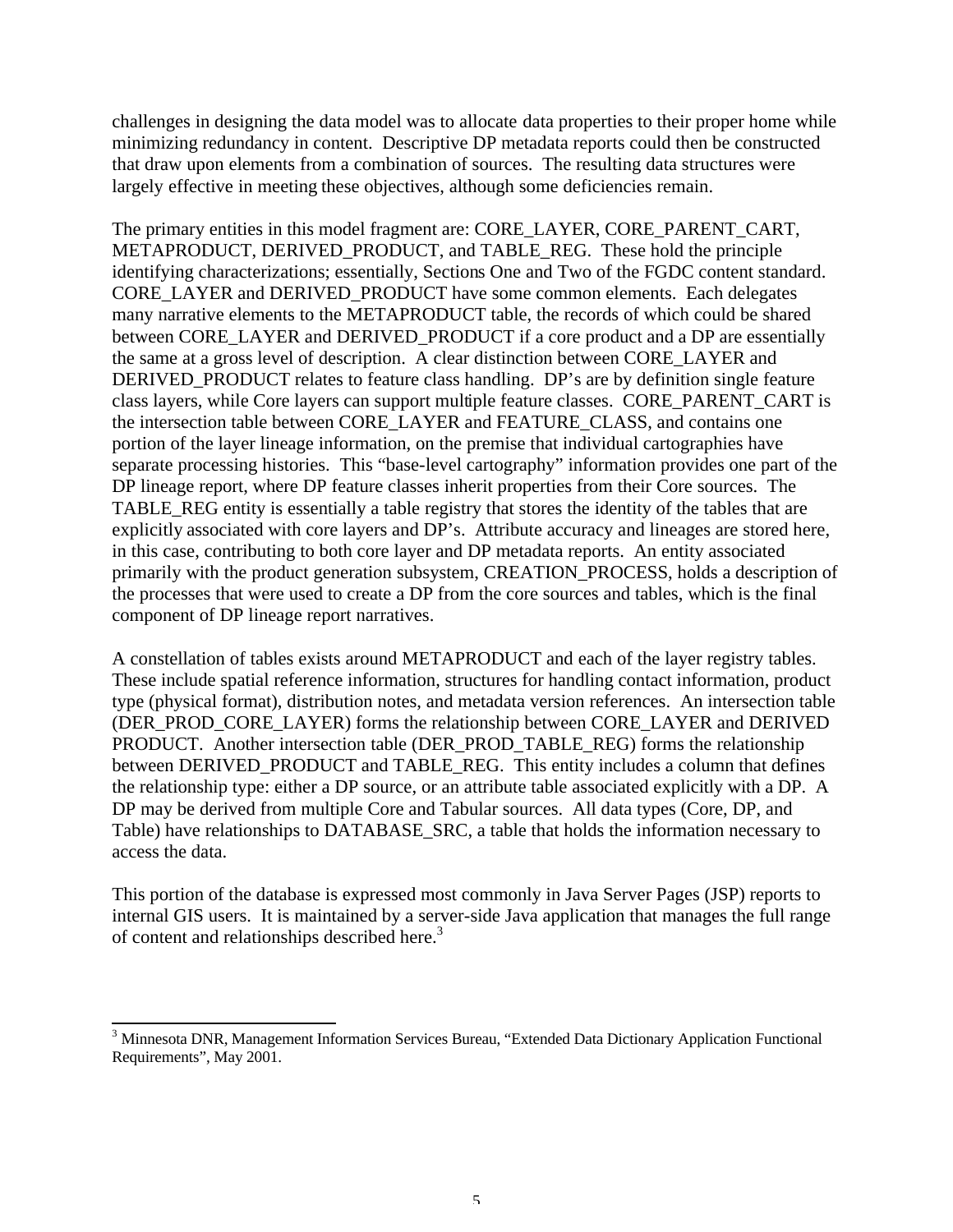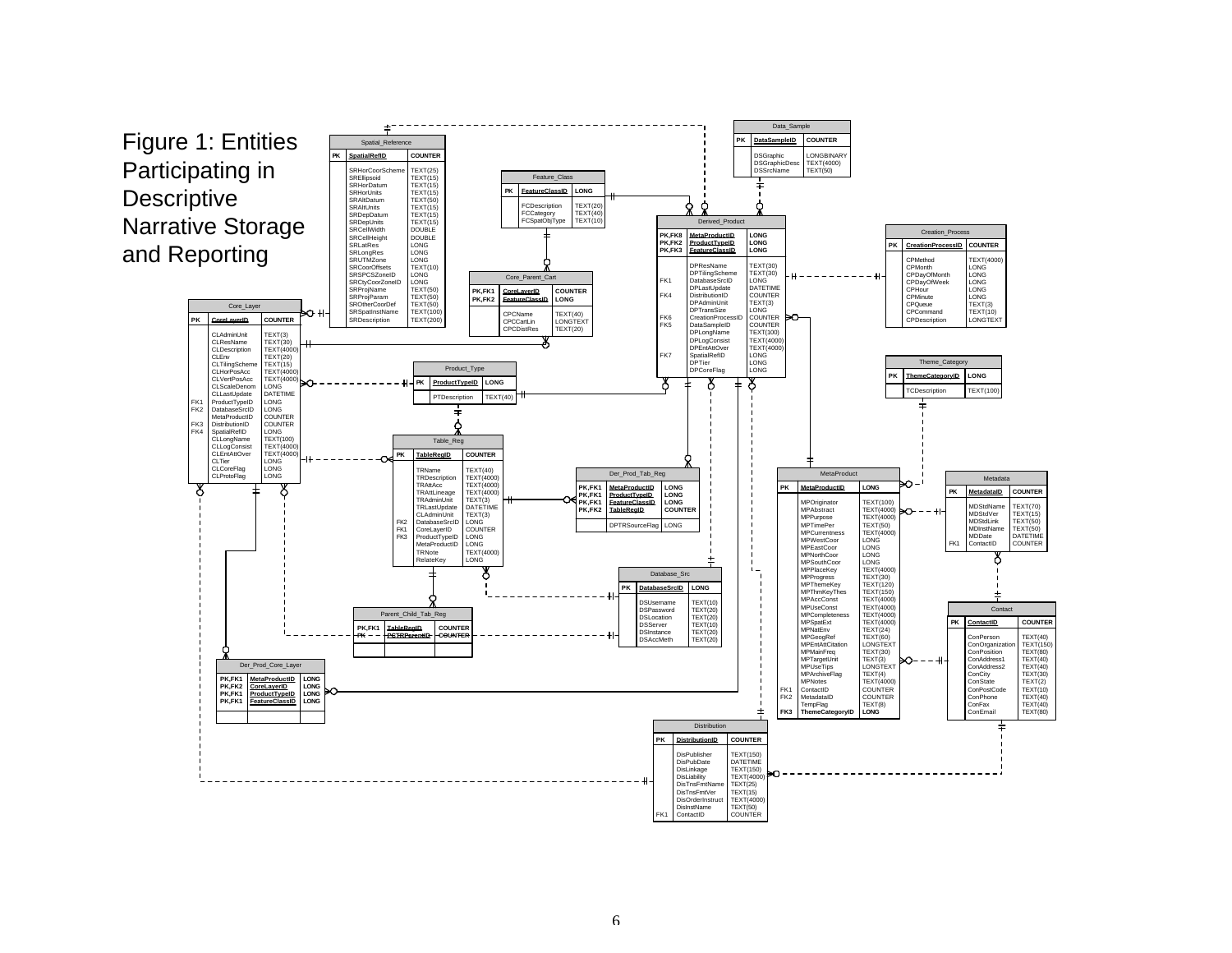### 4.2 Element Content Definition

This section of the database is a natural extension of the Descriptive Narrative Support section. In essence, it describes the tabular attribute portion of DNR's spatial data resources. It is described separately because: 1) narrative metadata standards do not typically include provisions for description at this level, and 2) it is equally applicable to all data stored in tables regardless of whether the tables are associated with GIS or not. This is a schema based almost entirely on the ISO11179 data model, with some simplifications. A simplified schema for this section is presented in Figure 2.

The Element Content Definition section describes a hierarchical set of relationships beginning with the object class TABLE\_REG, and moving to DATA\_ELEMENT (column), VALUE\_DOMAIN (set of permissible values and associated value meanings that can be viewed collectively), and finally a PERMISSIBLE\_VALUE table and a VALUE\_MEANING table that intersect within an ENUMERATED\_DOMAIN. This highly normalized structure allows column definitions to be shared between tables. The PERMISSIBLE\_VALUE table holds a bare minimum number of values that can be combined with individual "meaning" records to create value domains (comprised of enumerated domain records). Similarly "meanings" can be reduced to a succinct set and projected onto different enumerated domains, allowing more than one value domain to share a single meaning. Value meanings are also a bridge to a conceptual domain portion of the model that has yet to be implemented. Structures to store non-enumerated domain information are also present in the model, although these had not been implemented at the time of this writing.

The element content definition section is currently used for two purposes: 1) documentation support to GIS users and developers in the form of JSP-generated reports, and 2) a source for translating succinct code descriptions into long name descriptions. In the future, this part of the database will support applications designed to assist users in identifying data resources that fit their business requirements. Creation of a enterprise-wide attribute validation service is also envisioned.

# 4.3 Data Distribution Support

l

For a variety of reasons, the DNR makes extensive use of fileserver-based spatial data sources. The process of replicating and distributing data resources to remote sites can be labor-intensive and presents significant opportunities to reduce costs associated with a key internal business function. Derived Products are the department user's primary spatial data resource. Data distribution activities are centered on a network of fileservers that host an encapsulated set of DP data, site-describing metafiles, and access instructions that are collectively referred to as a "Data Resource Site" (DRS)<sup>4</sup>. Conceptually, DRS data content is an intersection of a DRS registry and a DP registry. Adding the option of associating "Areas of Interest" (AOI's) with each layer assigned to each site results in the EDD approach to tracking data distribution. The intersection of DRS, DP and AOI in the database reflects a state that is termed the "desired condition" of the

<sup>&</sup>lt;sup>4</sup> Minnesota DNR, Management Information Services Bureau, "GIS Data Resource Site Specifications, version 2.0", August, 2001.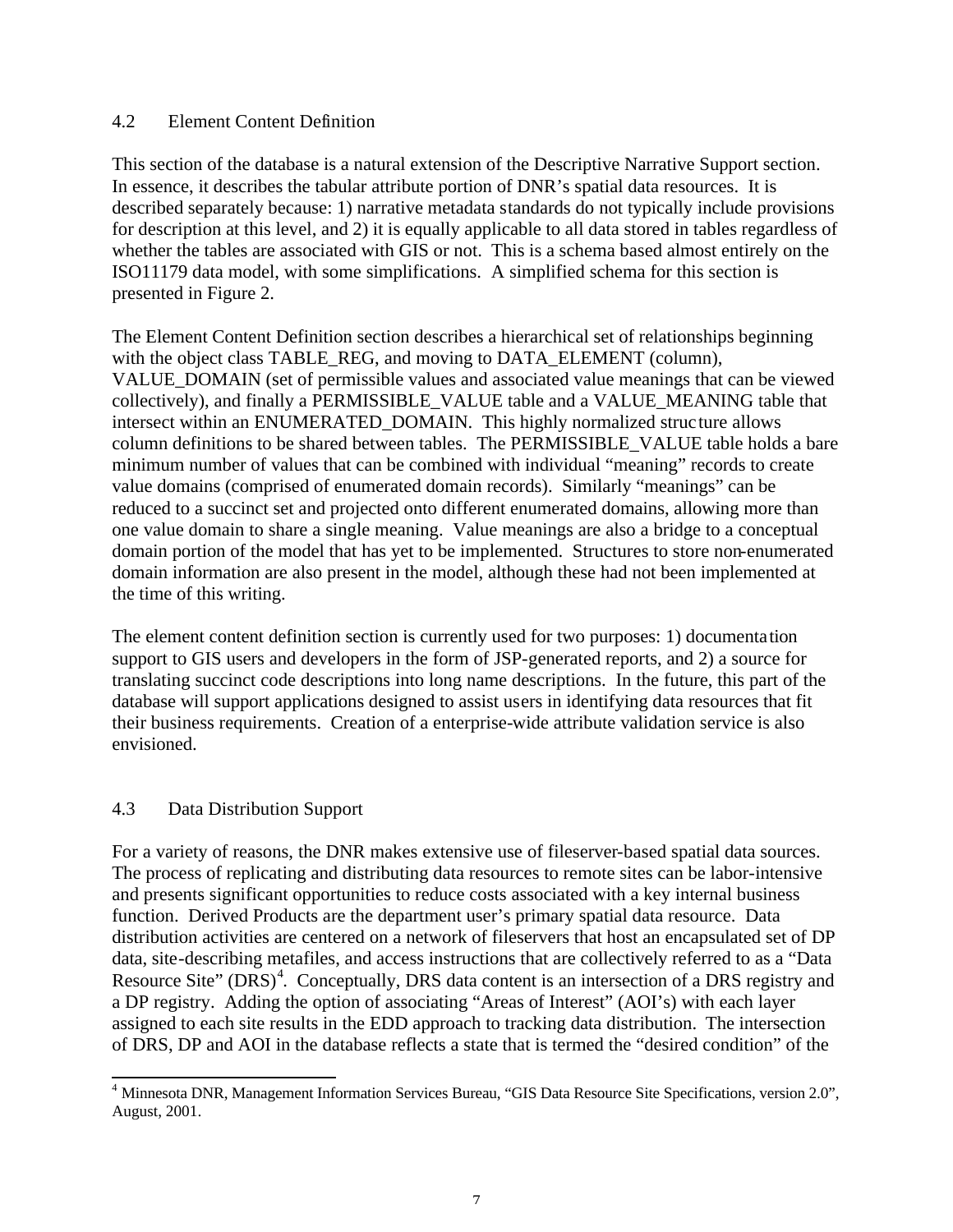site (i.e., the data content that the administrator wants the site to have). The DRS Site Update application reads these desired conditions, analyzes the target site for the existing conditions, develops a workplan to update the site, and executes the workplan. It should be noted that centralized data server sources are supported in the DRS environment and that the EDD provides full support for documenting these sources and associated them with specific DRS's.

Correctly performing updates within the context of the target file system organization, source data type, and feature class content requires that the DRS Site Update Application draw upon a variety of EDD elements. A simplified model fragment of these is provided in Figure 3.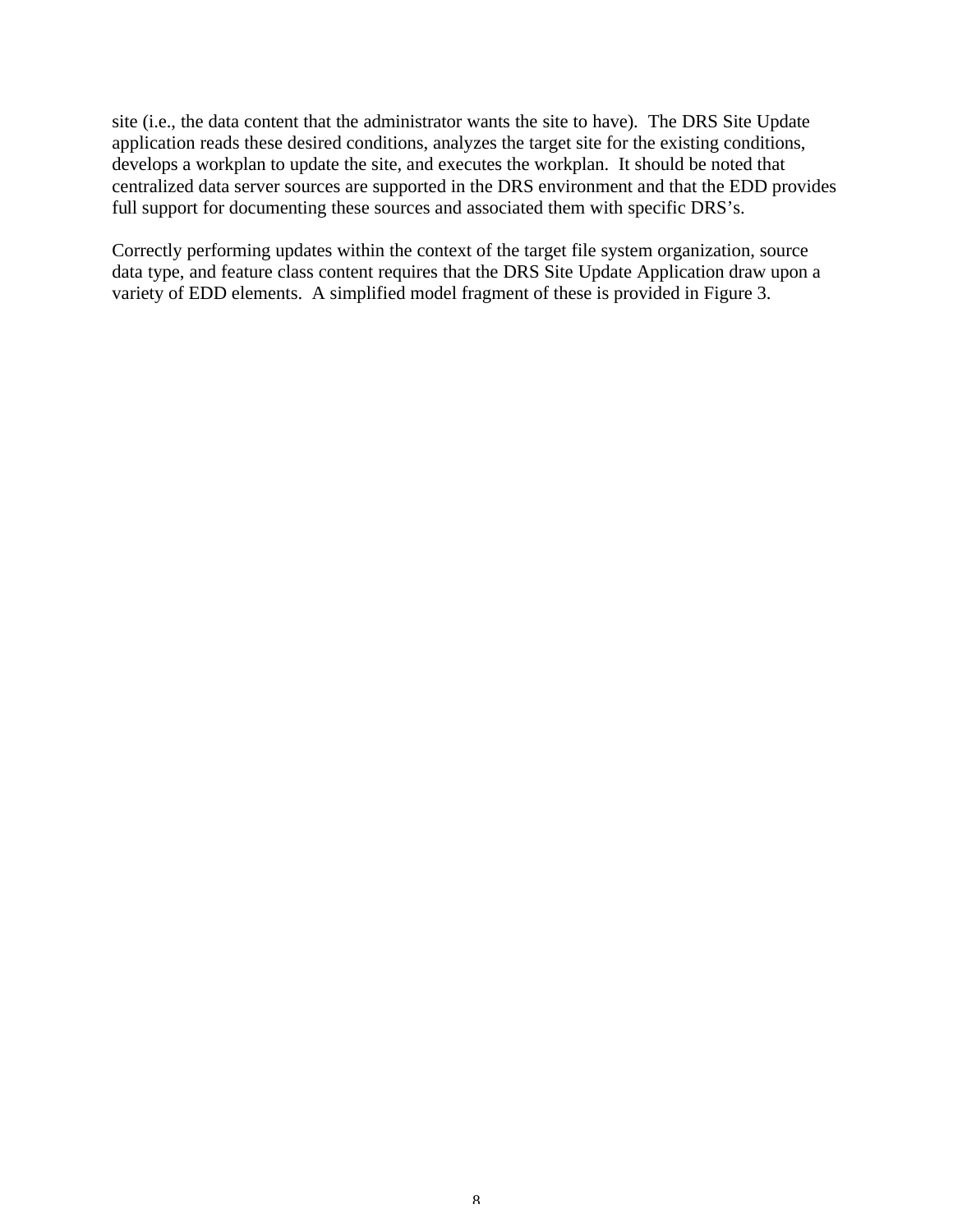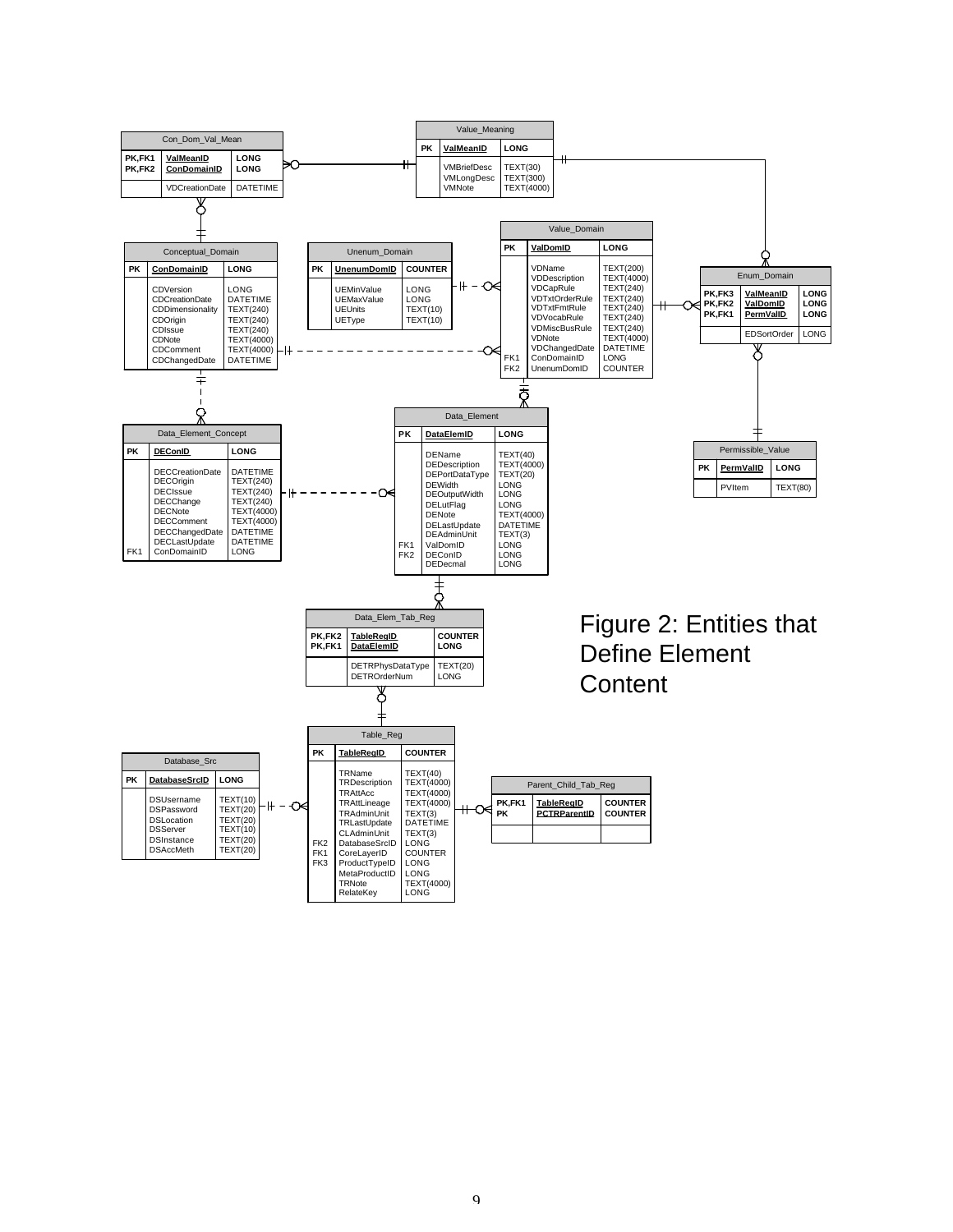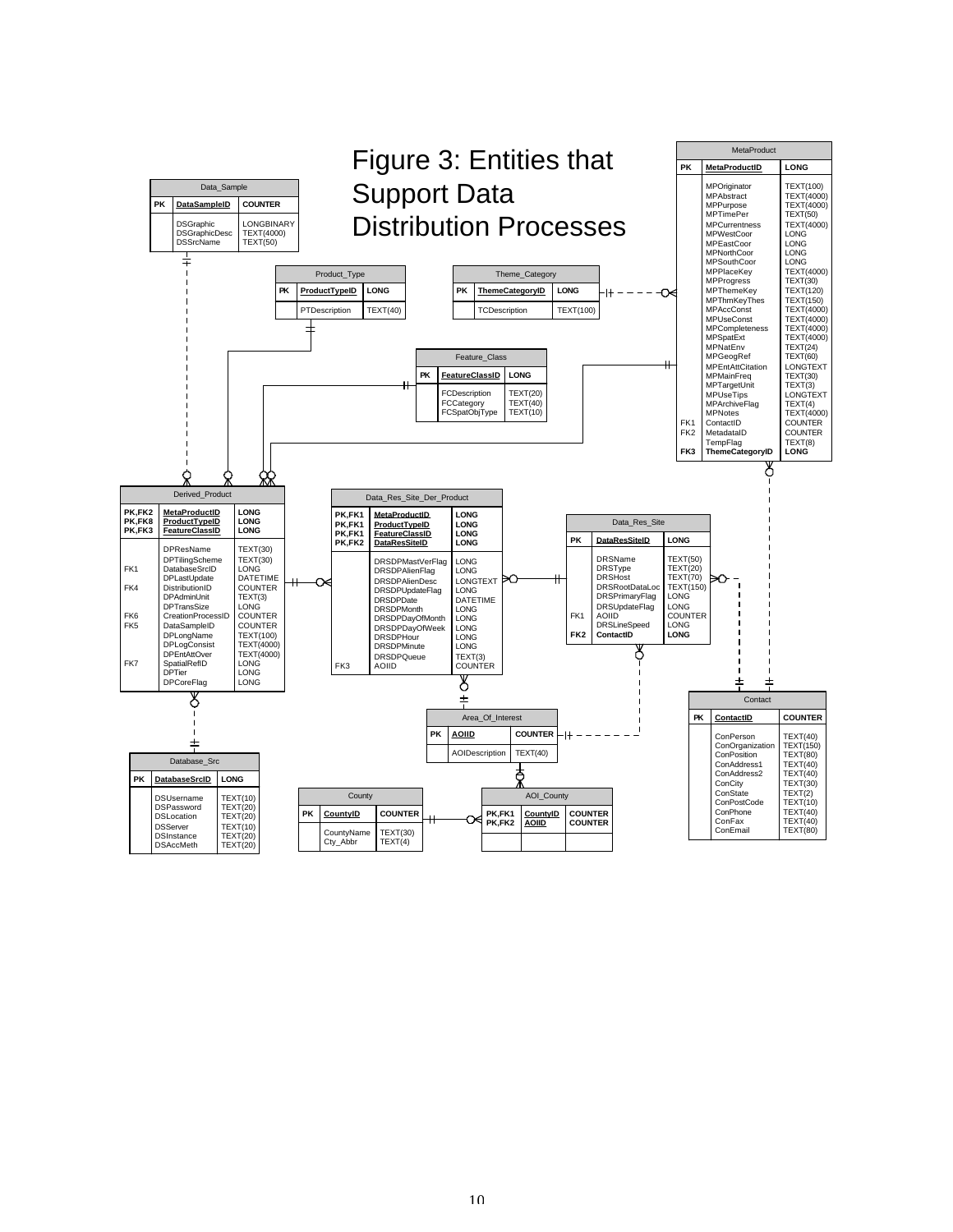## In addition to DERIVED\_PRODUCT, DATA\_RES\_SITE, and AREA\_OF\_INTEREST, the application draws on METAPRODUCT, THEMATIC\_CATEGORY, FEATURE\_CLASS, and DATABASE\_SRC.

Area of interest handling within the database requires some additional discussion. Early in the design process, technical staff decided to express AOI using "county" building blocks for the initial roll out of the environment (this is reflected in the relationship between AREA\_OF\_INTEREST and COUNTY). Avoiding ad hoc AOI definition simplified the database design and related application development tasks. Since most DNR staff operate roughly within a county context, this seemed adequate. The approach taken here also allowed for the establishment of stored, persistent AOI's that could be used repeatedly, as needed.

### 4.4 Product Generation

The EDD is designed specifically to guide the creation of Derived Products from Core Layers and tabular data.<sup>5</sup> In a general sense, this is an example of a business support application that makes active use of EDD elements. Product creation programs, which exist outside of the EDD are guided by EDD-generated "product parameters" (feature class, source data type, data location, data source instance, etc.) of both DP and Core sources to (in part) inform applications that manipulate data. One of the central concepts of DNR product generation is to create general programs that are reactive to product parameters, thereby reducing to the amount of custom code required to create the products. Product generation is supported by a CREATION\_PROCESS entity that stores time parameters for scheduling product creation events. Operating system level processes monitor the EDD and trigger creation processes based on the stored time parameters. A model fragment of the entities involved in product creation is provided in Figure 4.

<sup>&</sup>lt;sup>5</sup> A general discussion of the product generation environment can be found in: "Minnesota DNR, Management" Information Services Bureau, "Product Generation Toolbox", March, 2001.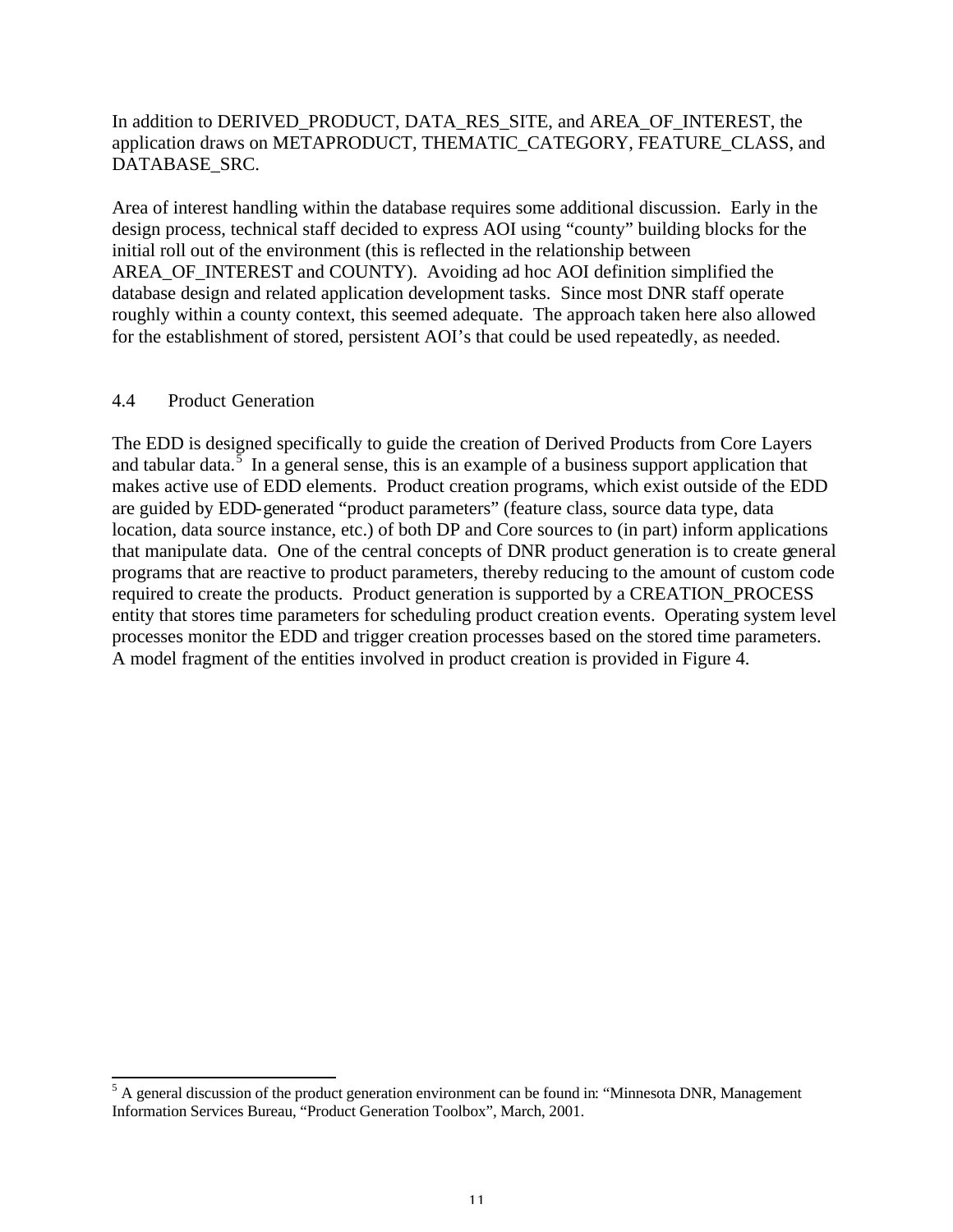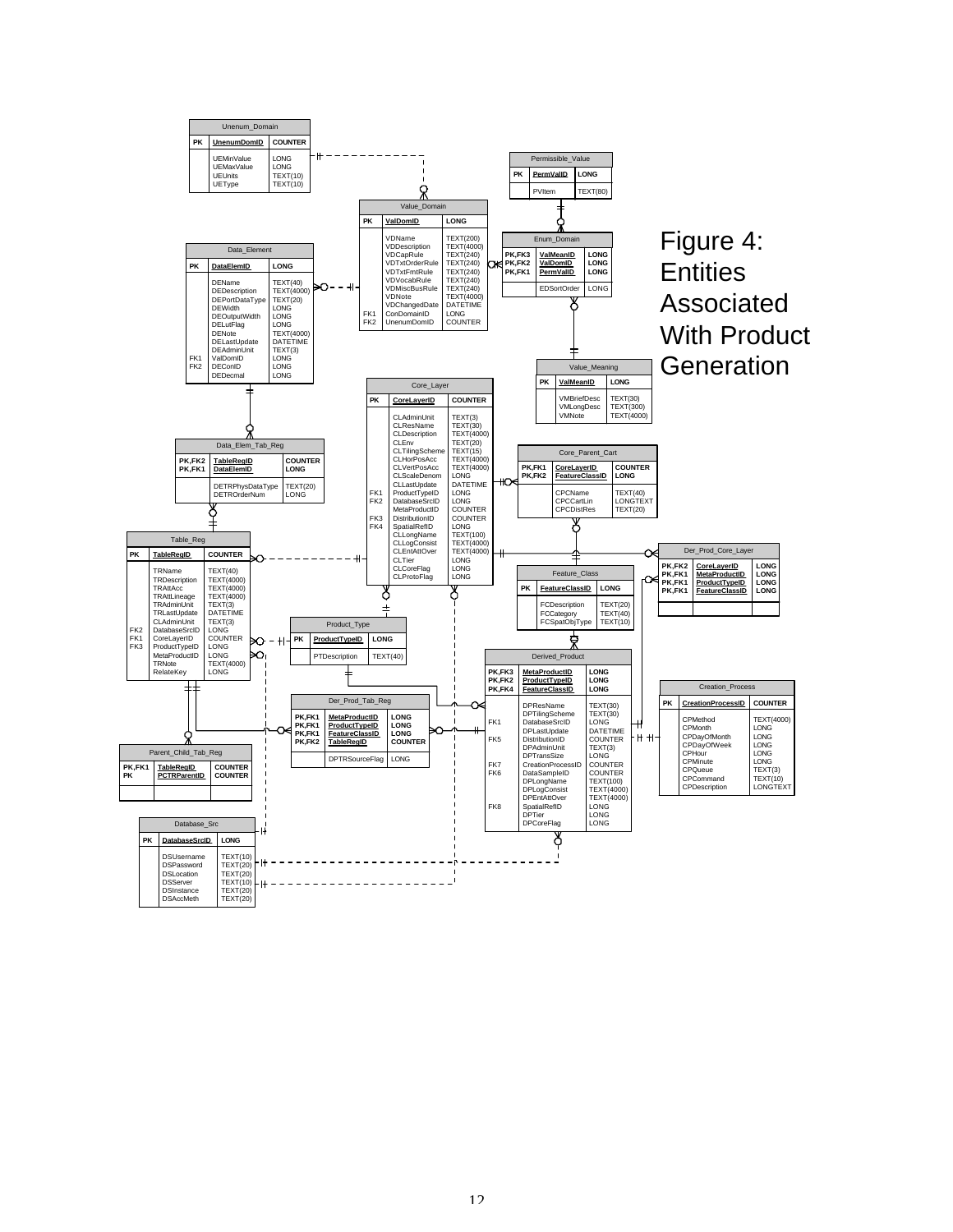#### 5.0 Future Directions

The EDD is a production database that should exist in one form or another for at least the next six to eight years, surviving two more general changes in base level GIS software. It is designed to be neutral with regards to data characteristics and could continue to function even if the department changed their entire GIS application architecture. MIS staff anticipate a steady migration of so-called "Core" data resources into new data formats and new application environments. In this process, the EDD will serve as a stabilizing influence as we systematically make these transitions and document the resulting changes in the physical descriptions of the data.

The EDD will also be the basis for managing the content of DNR Data Deli, version 2, which will be a complete rewrite of DNR's popular data distribution website. In this context, the "Deli" data sources will be a particular Data Resource Site type that will be managed identically to other DRS's.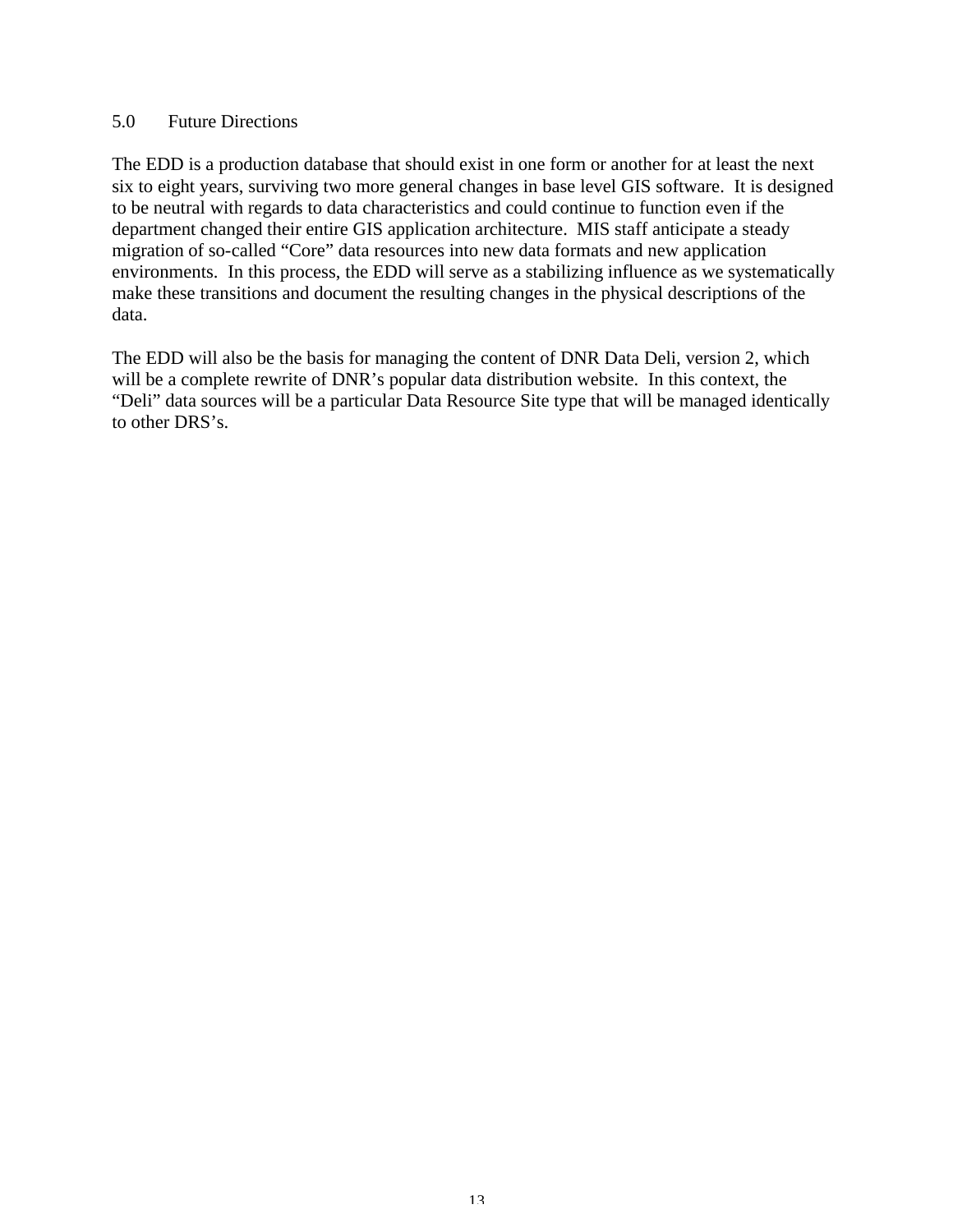# **Bibliography**

Dublin Core Metadata Initiative. (1999). Dublin core metadata element set, version 1.1: Reference description. URL: http://dublincore.org/documents/dces/

Federal Geographic Data Commission, Content standard for digital geospatial metadata, http://www.fgdc.gov/metadata/contstan.html, 1998.

Federal Geographic Data Commission, National Spatial Infrastructure, http://www.fgdc.gov/nsdi/nsdi.html, 1997.

ISO/IEC. Specification and standardization of data elements, http://www.diffuse.org/meta.html#ISO11179, 2001.

Governor's Council of Geographic Information. Minnesota geographic metadata guidelines, http://www.gis.state.mn.us/stds/metadata.htm, 1998.

Marble, Duane. The extended data dictionary: a critical element in building viable spatial databases, Proceedings of the 11<sup>th</sup> Annual ESRI User Conference, 1991.

Minnesota Land Management Information Center, Minnesota Planning, http://geogateway.state.mn.us/documents/index.html?, 2001.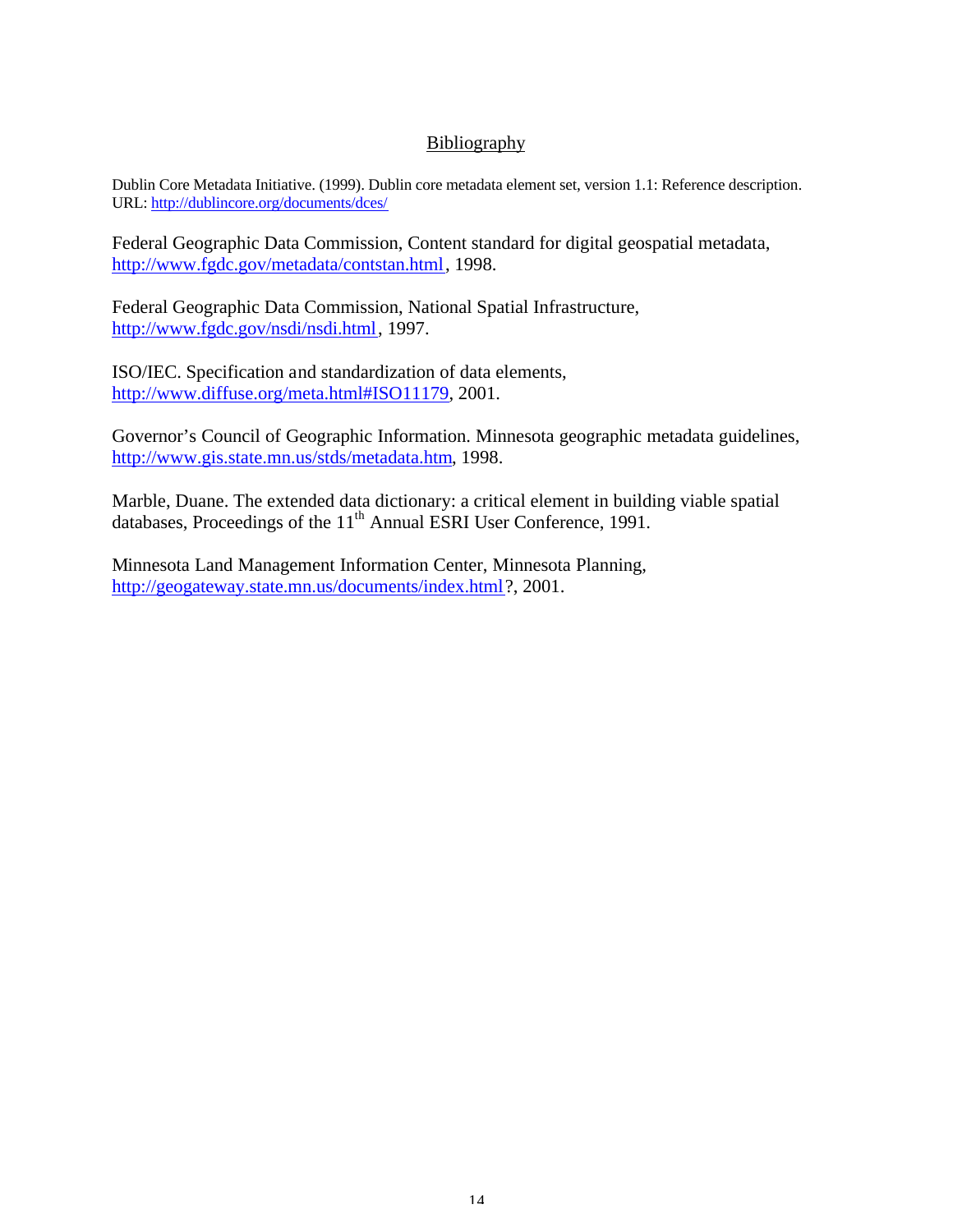Appendix A:

# The Extended Data Dictionary Data Model